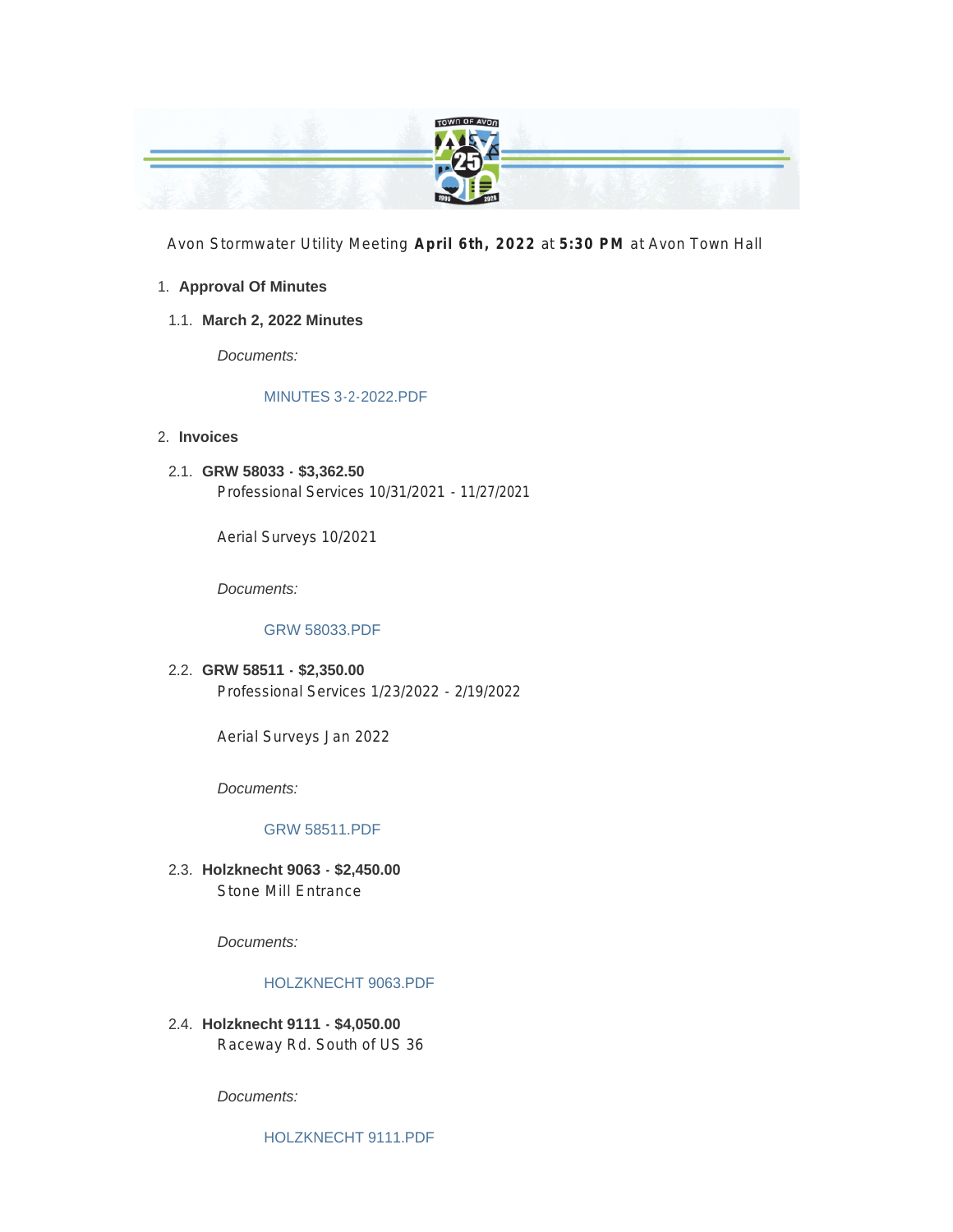#### **Holzknecht 9194 -\$3,200.00** 2.5.

2462 Scarlet Oak Dr.

*Documents:*

#### HOLZKNECHT 9194.PDF

**Holzknecht 9195 - \$2,030.00** 2.6. 1807 Wynnewood Ln.

*Documents:*

#### HOLZKNECHT 9195.PDF

**Lowe's Tool Receipt - \$154.72** 2.7. Tools for Storm Maintenance

*Documents:*

### LOWES STORM TOOL RECEIPT.PDF

Anyone who requires an auxiliary aid or service for effective communication, or a modification of policies or procedures to participate in a program, service, or activity of Town of Avon, should contact the Town Administrative Offices as soon as possible but no later than 48 hours before the scheduled event.

"*Avon is a safe, vibrant community for active families and thriving businesses."* Avon Town Hall **|** 6570 East US Highway 36 **|** Avon, IN 46123 **|** 317-272-0948 **|** avongov.org **|** Next Meeting: **05/04/2022**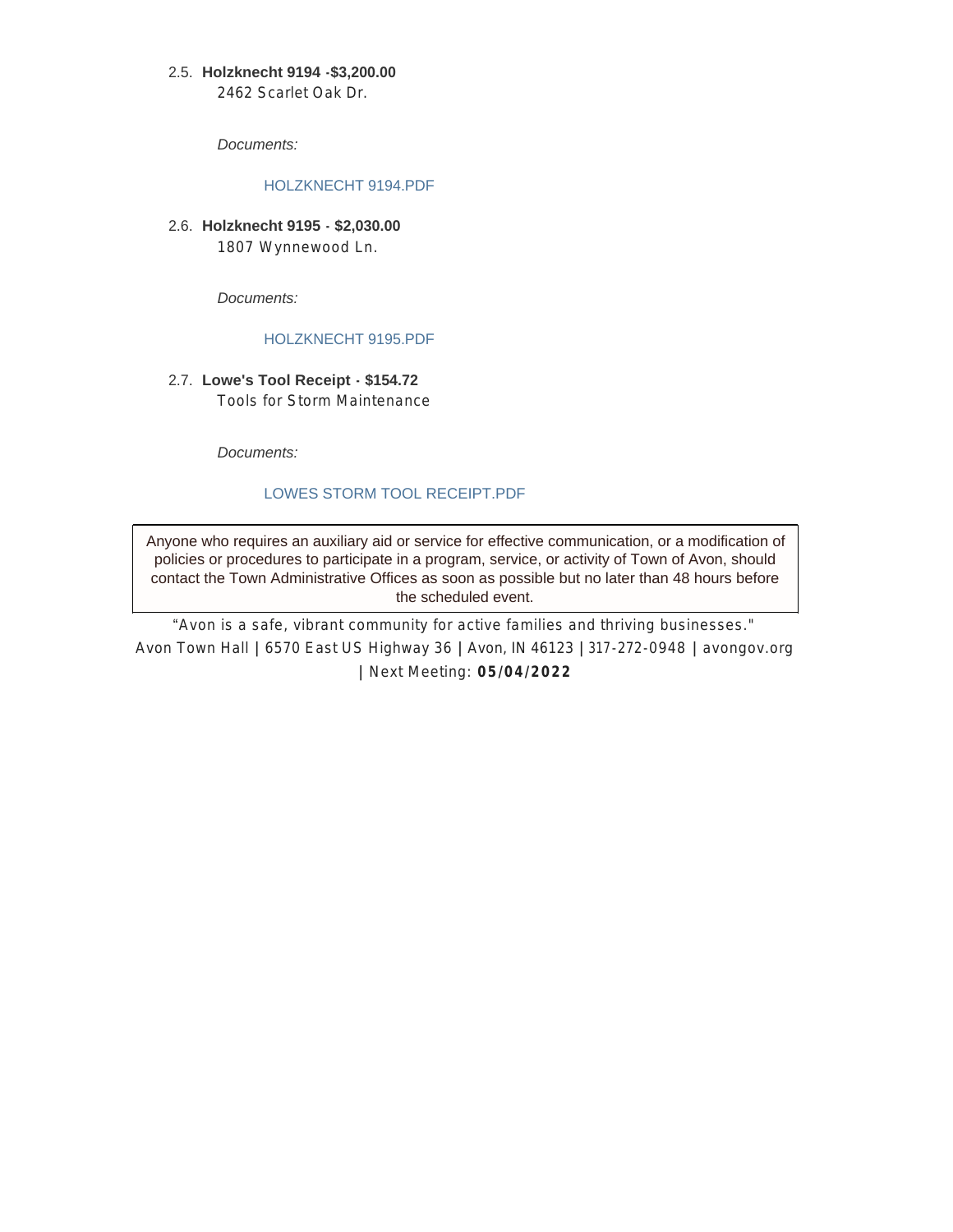### **MINUTES**

### Stormwater Management Board of Directors March 2, 2022 Avon Town Hall 6570 E US Highway 36

- 1. Call to Order: Kurt Fuller, Katie Madaj, Jan Reder Other members: Steve Moore, Ryan Cannon - Town Manager, Mitchell Ray - Town Attorney
- 2. Minutes Approval: December 1, 2021: Katie Madaj motioned to approve minutes. Jan Reder seconded the motion. The minutes were approved.
- 3. Public Comment
- 4. Invoices: Katie Madaj motioned to approve the invoices. Jan Reder seconded the motion. The invoices were approved.
	- **a. Holzknecht Outdoor Services**
		- #9172 Raceway Rd. take out drain covers, pour concrete riser and install new drain covers: \$4,200.00
		- #9173 Raceway Rd. hydro vac drains to remove sediment from drains, haul away all debris: \$3,000.00
		- #9094 Kingston St. exploratory dig to determine road settling: \$2,500.00
		- #9095 Settlement repair drainage at the north east entrance: \$3,230.00
	- **b. GRW**
		- #0058323 Stormwater Consulting project 04706-03: \$2,760.00
	- **c. Speer Landscaping & Construction**
		- #00144 Dan Jones @ Fairwood Blvd ditch regrade: \$3,950.00
	- **d. Eagle Valley Inc.**
		- Beechwood/Cobblestone Drainage Improvements: \$27,938.14
	- **e. Mink Excavating Inc.**
		- #22101 Project: 8344 Jones Circle: \$3,030.00
- 5. Old Business
- 6. New Business
	- **a. GRW Contract**: Katie Madaj motioned to approve contract. Jan Reder seconded the motion. The contract was approved.
	- **b. GRW Project Updates**
	- **c. Eagle Valley Contract Termination**: Katie Madaj motioned to approve termination. Kurt Fuller seconded the termination. The termination was approved.
- 7. Other Business: Suspend rules to add Class Code Changes to Agenda. Katie Madaj motioned to approved, Jan Reder seconded the motion, the motion was approved. Add Class Code Change - Costco and Coopers Hawk. Kurt motioned to approve, Katie Madaj

seconded the motion, the motion was approved.

8. Adjournment: Kurt motioned to adjourn.

\*Anyone who requires an auxiliary aid or service for effective communication, or a modification of policies or procedures to participate in a program, service, or activity of *Town of Avon***,** should contact the *Town Administrative Offices* as soon as possible but no later than 48 hours before the scheduled event.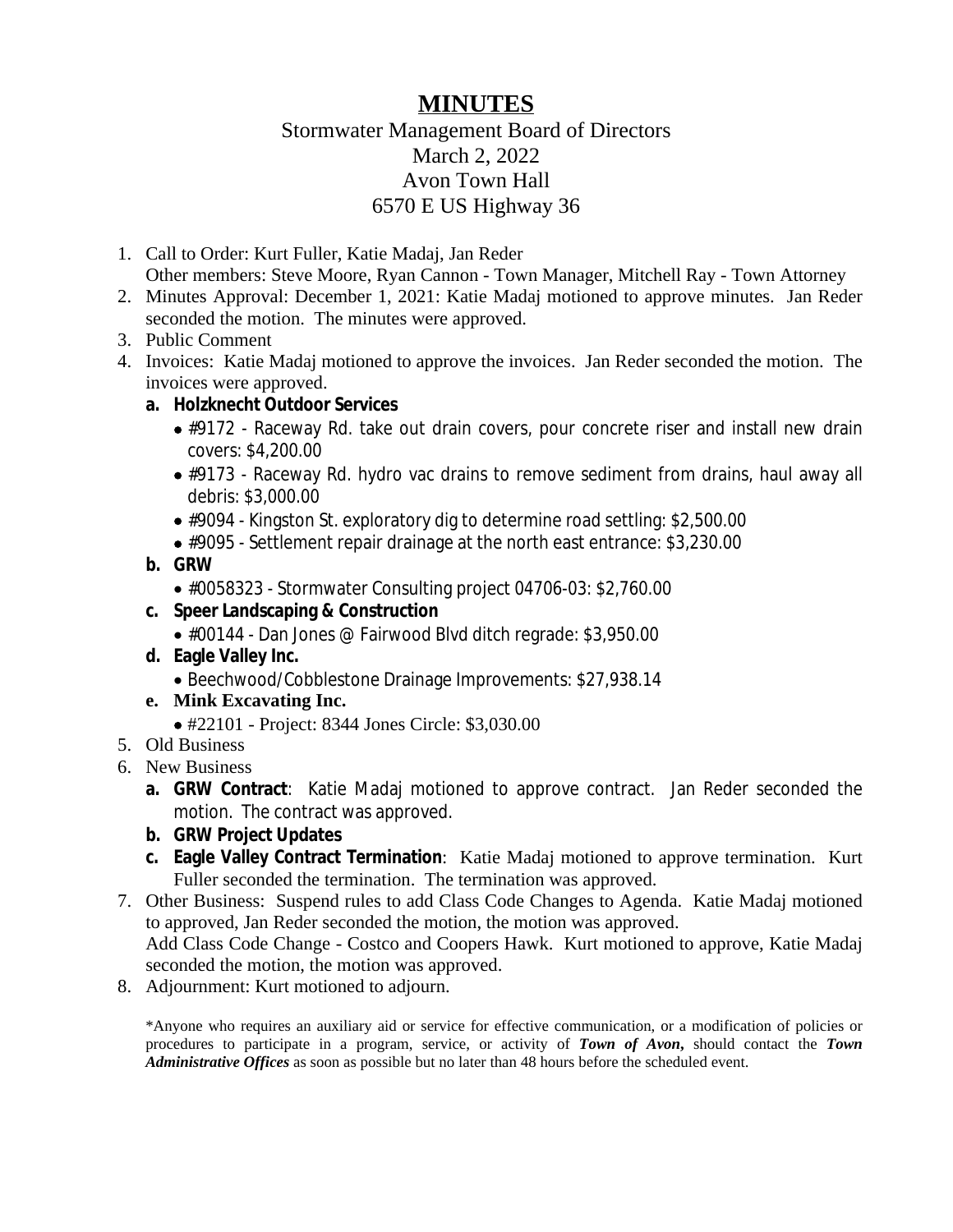

 $\tilde{\mathbf{e}}$ 

GRW | engineering | architecture | geospatial<br>801 Corporate Drive | Lexington, KY 40503<br>859.223.3999 | www.grwinc.com

|                                                                              |                                                   |                           | November 30, 2021 |            |
|------------------------------------------------------------------------------|---------------------------------------------------|---------------------------|-------------------|------------|
| Town of Avon                                                                 |                                                   | Project No:               | 04706-03          |            |
| Mr. Ryan Cannon, Town Manager                                                |                                                   | Invoice No:               | 0058033           |            |
| 6570 E. US Highway 36                                                        |                                                   |                           |                   |            |
| Avon, IN 46123                                                               |                                                   |                           |                   |            |
|                                                                              |                                                   |                           |                   |            |
| Project<br>04706-03                                                          | Avon IN-2021 Stormwater Consulting                |                           |                   |            |
| Professional Services from October 31, 2021 to November 27, 2021             |                                                   |                           |                   |            |
| <b>Professional Personnel</b>                                                |                                                   |                           |                   |            |
|                                                                              | <b>Hours</b>                                      | Rate                      | <b>Amount</b>     |            |
| Engineer VI                                                                  |                                                   |                           |                   |            |
| White, Alex                                                                  | 13.50                                             | 160.00                    | 2,160.00          |            |
| Designer/Technician III                                                      |                                                   |                           |                   |            |
| Johnson, Jay                                                                 | .25                                               | 90.00                     | 22.50             |            |
| Survey Manager/Land Surveyor                                                 |                                                   |                           |                   |            |
| Bishop, Mike                                                                 | 2.50                                              | 140.00                    | 350.00            |            |
| <b>Totals</b>                                                                | 16.25                                             |                           | 2,532.50          |            |
| <b>Total Labor</b>                                                           |                                                   |                           |                   | 2,532.50   |
| <b>Consultants</b>                                                           |                                                   |                           |                   |            |
| <b>Survey Consultant</b>                                                     |                                                   |                           |                   |            |
| 10/31/2021                                                                   | GRW Aerial Surveys, Oct2021, Avon IN Storm #30726 |                           | 830.00            |            |
| <b>Total Consultants</b>                                                     |                                                   |                           | 830.00            | 830.00     |
| <b>Billing Limits</b>                                                        | Current                                           | Prior                     | <b>To-Date</b>    |            |
| <b>Total Billings</b>                                                        | 3,362.50                                          | 80,202.25                 | 83,564.75         |            |
| Limit                                                                        |                                                   |                           | 95,000.00         |            |
| Remaining                                                                    |                                                   |                           | 11,435.25         |            |
|                                                                              |                                                   |                           |                   |            |
|                                                                              |                                                   | <b>Total this Invoice</b> |                   | \$3,362.50 |
| <b>Outstanding Invoices</b>                                                  |                                                   |                           |                   |            |
| <b>Number</b>                                                                | Date<br><b>Balance</b>                            |                           |                   |            |
| 0057044                                                                      | 5/31/2021<br>6,406.25                             |                           |                   |            |
| 0057864                                                                      | 10/31/2021<br>6,380.00                            |                           |                   |            |
| <b>Total</b>                                                                 | 12,786.25                                         |                           |                   |            |
| <b>Billing Note:</b><br>Cobblestone Utility Coordination & O'Reilly's Review |                                                   |                           |                   |            |

4th Quarter SW Billing

Avon Heights Phase III - Plan Preparation, Preliminary Layout & Row Review (Hurst Dr.)

Remit to: **GRW** 801 Corporate Drive Lexinaton. KY 40503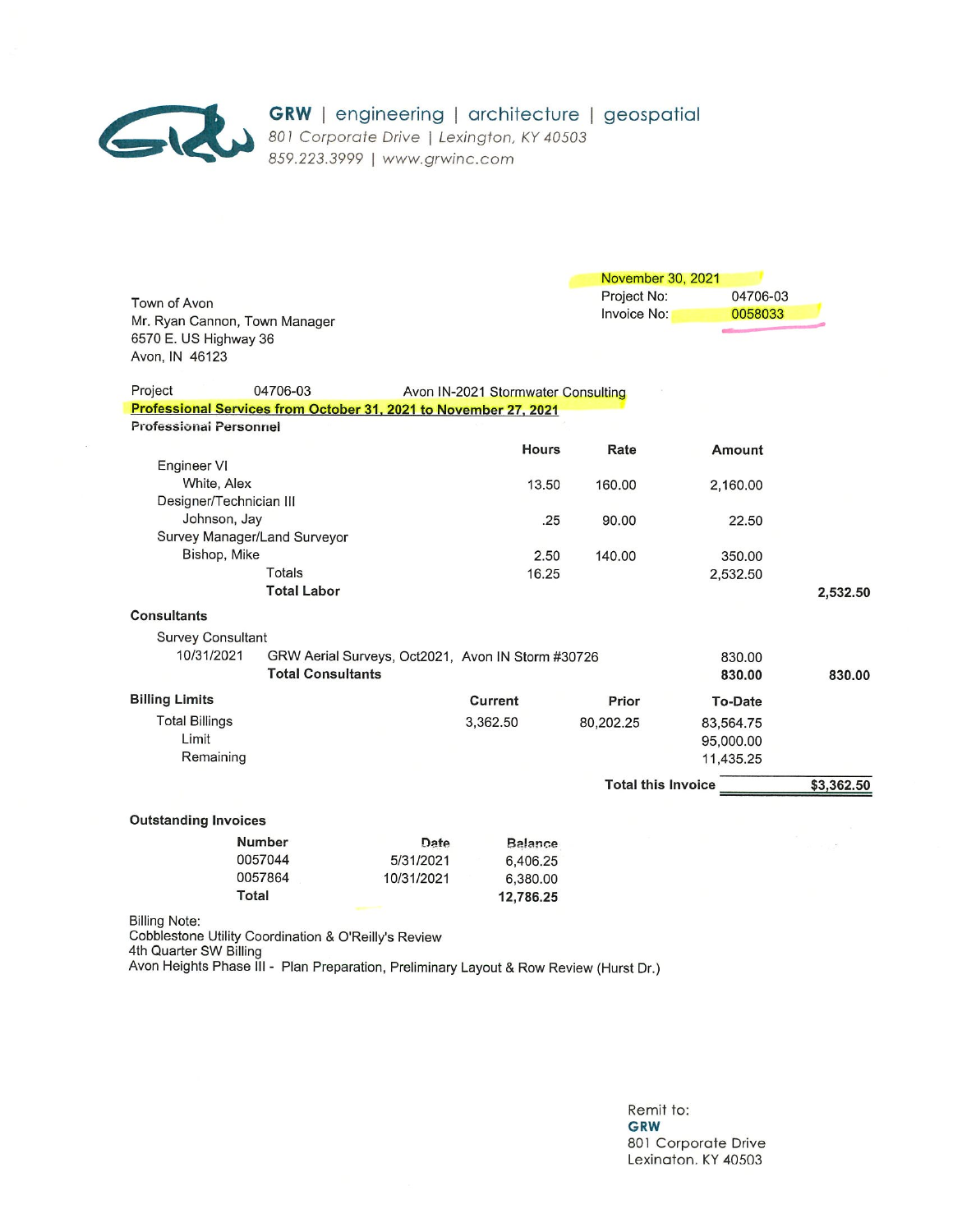

|                                                                                                                                                                                                                                                             |                                         |                                               |                                                                | February 28, 2022   |                                    |            |
|-------------------------------------------------------------------------------------------------------------------------------------------------------------------------------------------------------------------------------------------------------------|-----------------------------------------|-----------------------------------------------|----------------------------------------------------------------|---------------------|------------------------------------|------------|
| Town of Avon                                                                                                                                                                                                                                                |                                         |                                               |                                                                | Project No:         | 04706-03                           |            |
| Mr. Ryan Cannon, Town Manager<br>6570 E. US Highway 36<br>Avon, IN 46123                                                                                                                                                                                    |                                         |                                               |                                                                | Invoice No:         | 0058511                            |            |
| Project                                                                                                                                                                                                                                                     | 04706-03                                |                                               | Avon IN-2021 Stormwater Consulting                             |                     |                                    |            |
| Professional Services from January 23, 2022 to February 19, 2022                                                                                                                                                                                            |                                         |                                               |                                                                |                     |                                    |            |
| <b>Professional Personnel</b>                                                                                                                                                                                                                               |                                         |                                               |                                                                |                     |                                    |            |
|                                                                                                                                                                                                                                                             |                                         |                                               | Hours                                                          | Rate                | Amount                             |            |
| Engineer VI<br>White, Alex<br>Clerical                                                                                                                                                                                                                      |                                         |                                               | 9.00                                                           | 160.00              | 1,440.00                           |            |
| Savage, Jessica                                                                                                                                                                                                                                             |                                         |                                               | 8.00                                                           | 60.00               | 480.00                             |            |
|                                                                                                                                                                                                                                                             | Totals                                  |                                               | 17.00                                                          |                     | 1,920.00                           |            |
|                                                                                                                                                                                                                                                             | <b>Total Labor</b>                      |                                               |                                                                |                     |                                    | 1,920.00   |
| <b>Consultants</b><br><b>Survey Consultant</b><br>1/31/2022                                                                                                                                                                                                 |                                         |                                               | GRW Aerial Surveys, Jan2022 Avon IN Storm Implement            |                     | 430.00                             |            |
|                                                                                                                                                                                                                                                             |                                         |                                               | #30786                                                         |                     |                                    |            |
|                                                                                                                                                                                                                                                             | <b>Total Consultants</b>                |                                               |                                                                |                     | 430.00                             | 430.00     |
| <b>Billing Limits</b>                                                                                                                                                                                                                                       |                                         |                                               | Current                                                        | Prior               | To-Date                            |            |
| <b>Total Billings</b><br>Limit<br>Remaining                                                                                                                                                                                                                 |                                         |                                               | 2,350.00                                                       | 88,794.75           | 91,144.75<br>95,000.00<br>3,855.25 |            |
|                                                                                                                                                                                                                                                             |                                         |                                               |                                                                | Total this Invoice_ |                                    | \$2,350.00 |
| <b>Outstanding Invoices</b>                                                                                                                                                                                                                                 |                                         |                                               |                                                                |                     |                                    |            |
| Total                                                                                                                                                                                                                                                       | Number<br>0058033<br>0058171<br>0058323 | Date<br>11/30/2021<br>12/31/2021<br>1/31/2022 | <b>Balance</b><br>3,362.50<br>2,470.00<br>2,760.00<br>8,592.50 |                     |                                    |            |
| Billing Note:<br>Cobblestone Utility Coordination & O'Reilly's Review<br>4th Quarter SW Billing<br>Avon Heights Phase III - Plan Preparation, Preliminary Layout & Row Review (Hurst Dr.)<br>Avon Meeting - 2/2/2022<br>Austin Lakes/Pines of Avon Scanning |                                         |                                               |                                                                |                     |                                    |            |

Remit to: GRW 801 Corporate Drive Lexinaton. KY 40503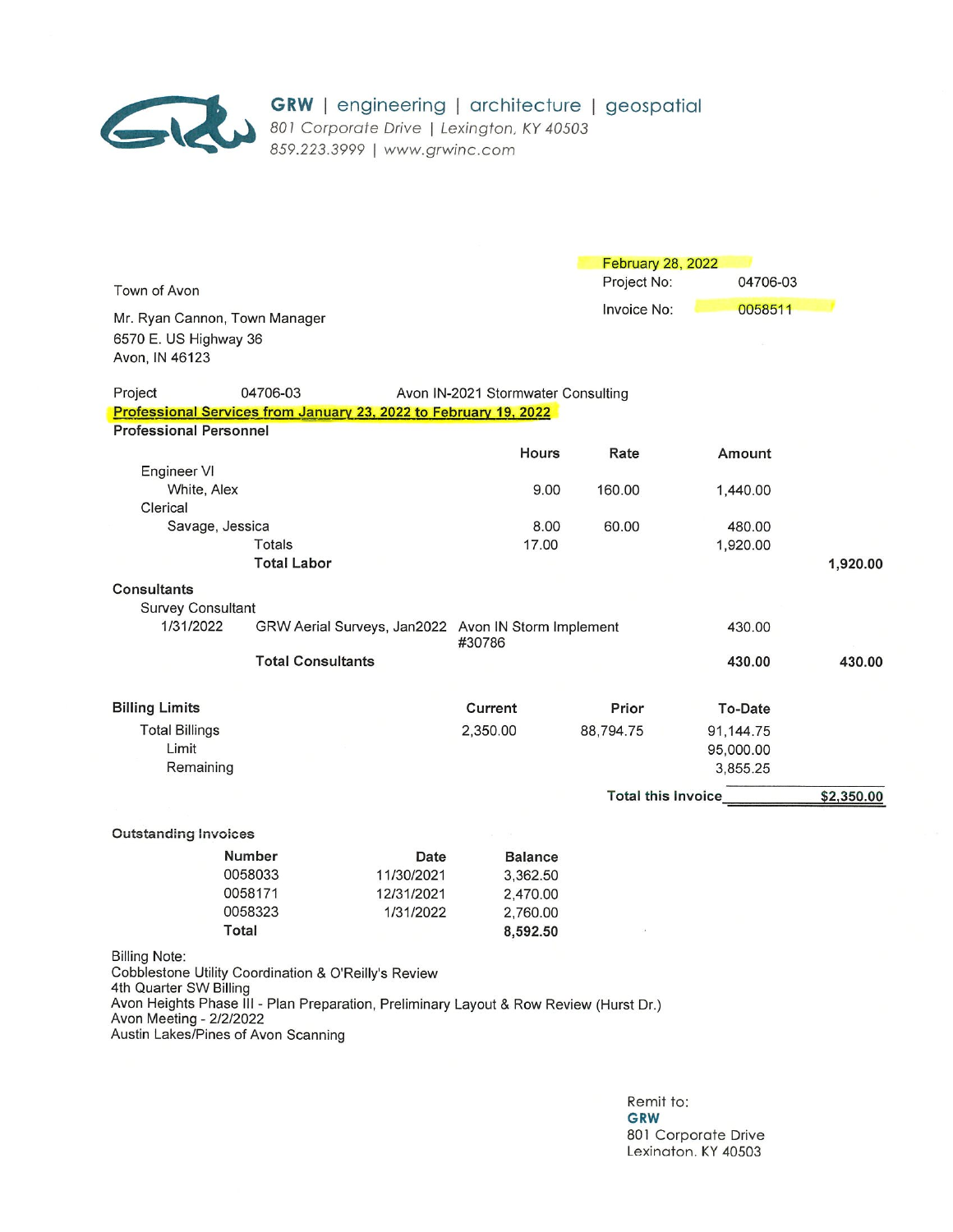

# Invoice



**ATTN: Accounts Payable** Town of Avon 6570 E. US 36 Avon, IN 46123

|  | <b>P.O. No.</b> |
|--|-----------------|
|  |                 |

|                                                                                                                                                                                           | <b>Description</b> | <b>Serviced</b>         | <b>Amount</b>  |
|-------------------------------------------------------------------------------------------------------------------------------------------------------------------------------------------|--------------------|-------------------------|----------------|
| REPAIR DRAINAGE ISSUES AT ENTRANCE TO STONE MILLCUT SWALE<br>FROM WHERE WATER IS STANDING TO EXISTING DRAIN PIPE, REPAIR ALL<br>DAMAGE AREAS CAUSED BY REPAIR WITH SEED AND STRAW BLANKET |                    | 10/6/2021               | 4,600.00       |
|                                                                                                                                                                                           |                    | Total                   | \$4,600.00     |
| Tom Holzknecht<br>317-716-7353                                                                                                                                                            |                    | <b>Payments/Credits</b> | $-$ \$2,150.00 |
|                                                                                                                                                                                           |                    | <b>Balance Due</b>      | \$2,450.00     |
|                                                                                                                                                                                           | E-mail             |                         |                |

PAST DUE

tholzknecht68@gmail.com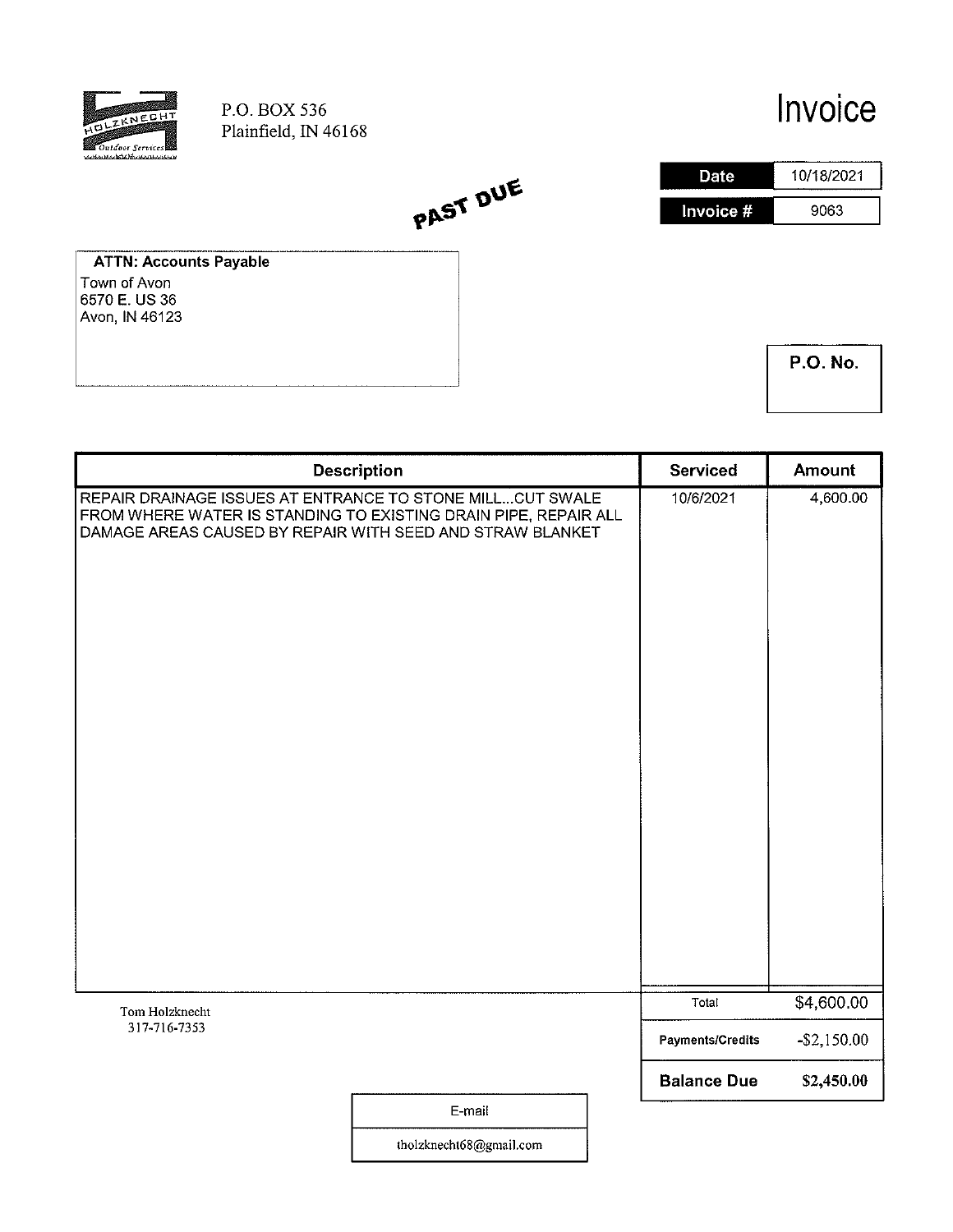

# Invoice



**ATTN: Accounts Payable** Town of Avon<br>6570 E. US 36 Avon, IN 46123

| <b>P.O. No.</b> |  |
|-----------------|--|
|                 |  |

|                                                                                                  | <b>Description</b> | <b>Serviced</b>    | <b>Amount</b> |
|--------------------------------------------------------------------------------------------------|--------------------|--------------------|---------------|
| RACEWAY RD SOUTH OF US 36REPAIR SWALE ON THE NORTH SIDE OF<br>BRIDGE TO LET WATER FLOW CORRECTLY |                    |                    | 4,050.00      |
| Tom Holzknecht                                                                                   |                    | Total              | \$4,050.00    |
| 317-716-7353                                                                                     |                    | Payments/Credits   | \$0.00        |
|                                                                                                  |                    | <b>Balance Due</b> | \$4,050.00    |
|                                                                                                  | E-mail             |                    |               |

tholzknecht68@gmail.com

PAST DUE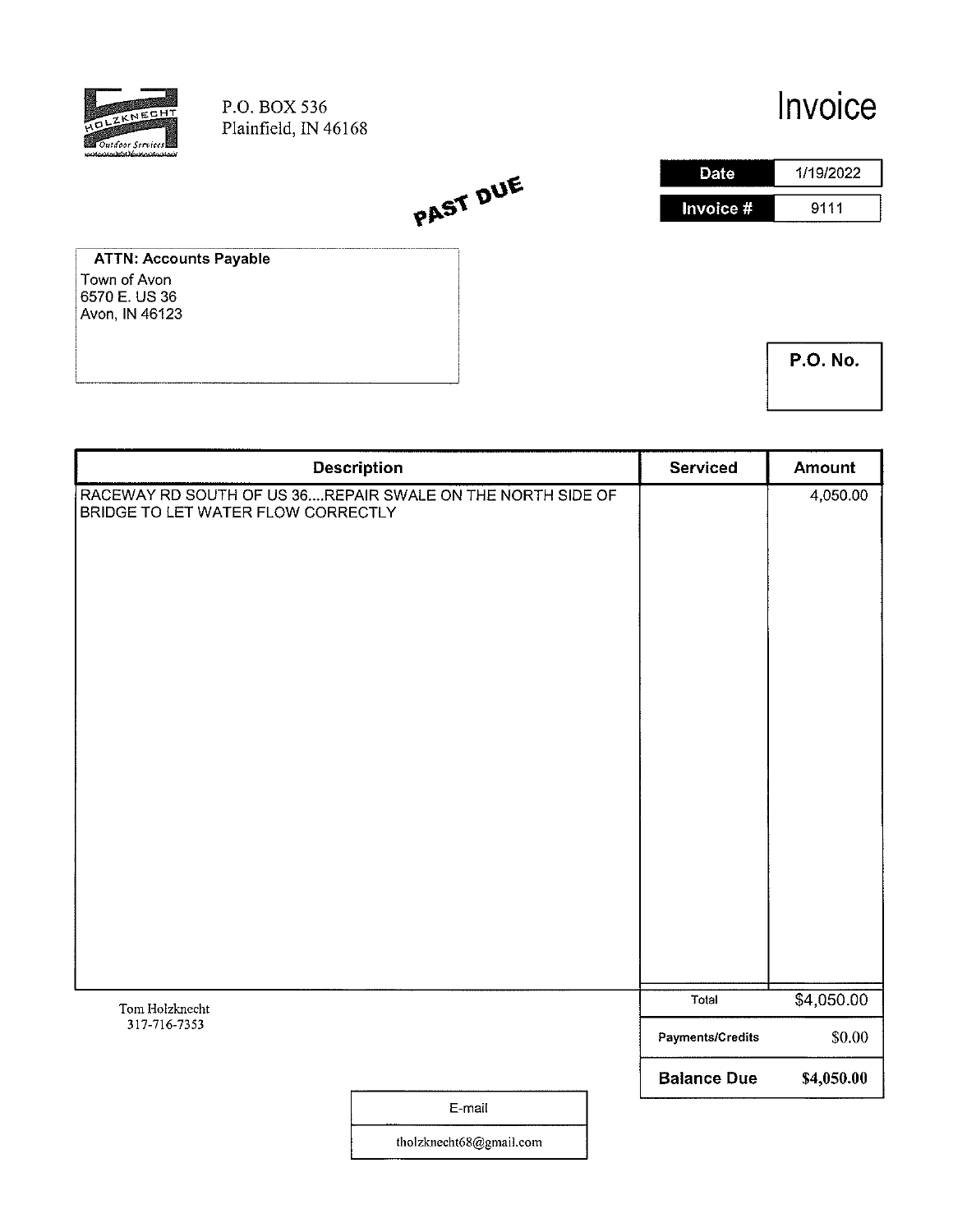

## Invoice

**Date** 3/8/2022 Invoice # 9194

**ATTN: Accounts Payable** Town of Avon  $6570$  E. US 36 Avon, IN 46123

**P.O. No.** 

|                                                                                                              | <b>Description</b> | <b>Serviced</b>         | Amount     |
|--------------------------------------------------------------------------------------------------------------|--------------------|-------------------------|------------|
| 2462 SCARLET OAK DRFORMED AND POURED AND SEALED CONCRETE,<br>PULLED FORMS ADDED TOP SOIL, SEED AND STRAW MAT |                    | 3/3/2022                | 3,200.00   |
| Tom Holzknecht                                                                                               |                    | Total                   | \$3,200.00 |
| 317-716-7353                                                                                                 |                    | <b>Payments/Credits</b> | \$0.00     |
|                                                                                                              | E-mail             | <b>Balance Due</b>      | \$3,200.00 |

tholzknecht68@gmail.com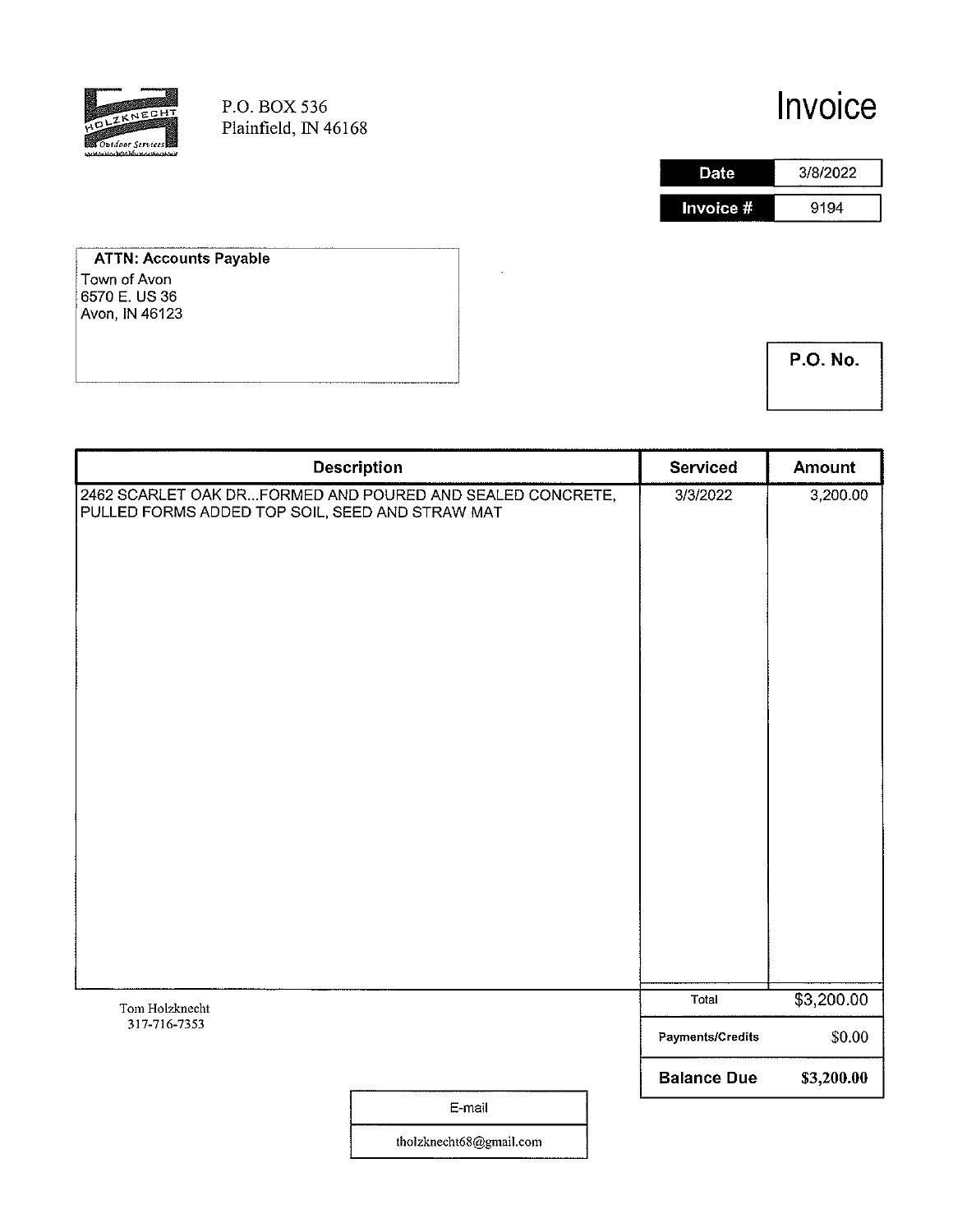

# Invoice



**ATTN: Accounts Payable** Town of Avon<br>6570 E. US 36 Avon, IN 46123

**P.O. No.** 

| <b>Description</b>                                                                                                    |        | <b>Serviced</b>         | <b>Amount</b> |
|-----------------------------------------------------------------------------------------------------------------------|--------|-------------------------|---------------|
| 1807 WYNNEWOOD LNFORMED, POURED AND SEALED CONCRETE<br>SIDEWALKS, PULLED FORMS INSTALLED TOP SOIL, SEED AND STRAW MAT |        | 3/3/2022                | 2,030.00      |
| Tom Holzknecht                                                                                                        |        | Total                   | \$2,030.00    |
| 317-716-7353                                                                                                          |        | <b>Payments/Credits</b> | \$0.00        |
|                                                                                                                       |        | <b>Balance Due</b>      | \$2,030.00    |
|                                                                                                                       | E-mail |                         |               |

tholzknecht68@gmail.com